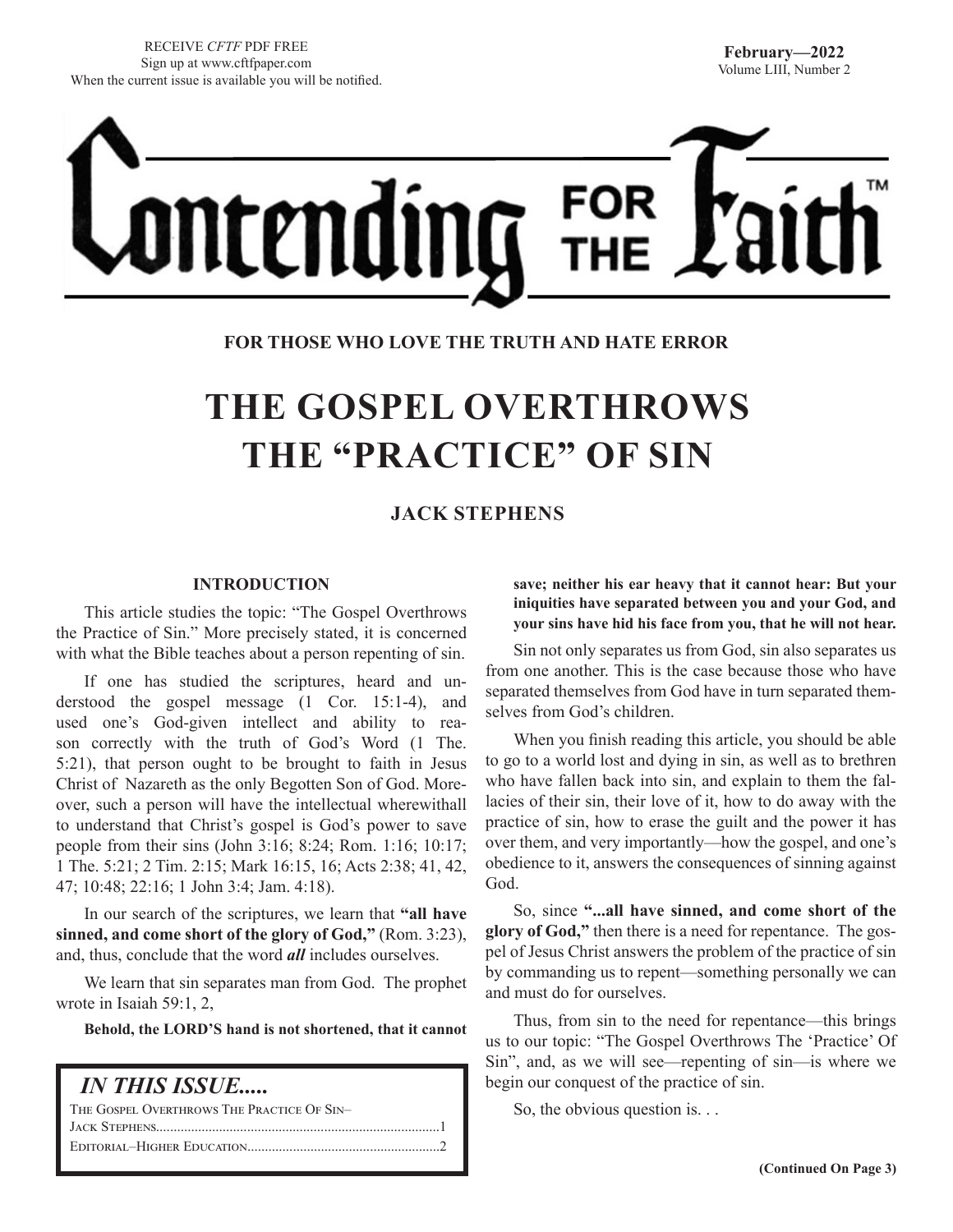

# **David P. Brown, Editor and Publisher dpbcftf@gmail.com**

*COMMUNICATIONS received by CONTENDING FOR THE FAITH and/or its Editor are viewed as intended FOR PUBLICATION unless otherwise stated. Whereas we respect confidential information, so described, everything else sent to us we are free to publish without further permission being necessary. Anything sent to us NOT for publication, please indicate this clearly when you write. Please address such letters directly to the Editor David P. Brown, 25403 Lacewood Dr. 77373 or dpbcftf@gmail.com. Telephone: (281) 350-5516.*

## *FREE—FREE—FREE—FREE—FREE—FREE*

*To receive CFTF free, go to www.cftfpaper.com and sign up. Once done, you will be notified when the current issue is available. It will be in the form of a PDF document that can be printed, and forwarded to friends.*

#### **SUBSCRIPTION RATES FOR THE PAPER EDITION**

*Single Print Subs: One Year, \$25.00; Two Years, \$45.00. NO REFUNDS FOR CANCELLATIONS OF PRINT SUBSCRIPTIONS.*

# **ADVERTISING POLICY & RATES**

*CONTENDING FOR THE FAITH exists to defend the gospel (Philippians 1:7,17) and refute error (Jude 3). Therefore, we advertise only what is authorized by the Bible (Colossians 3:17). We will not knowingly advertise anything to the contrary and reserve the right to refuse any advertisement.*

*All setups and layouts of advertisements will be done by CONTENDING FOR THE FAITH. A one-time setup and layout fee for each advertisement will be charged if such setup or layout*  is needful. Setup and layout fees are in addition to the cost of *the space purchased for advertisement. No major changes will be made without customer approval.*

*All advertisements must be in our hands no later than one month preceding the publishing of the issue of the journal in which you desire your advertisement to appear. To avoid being charged for the following month, ads must be canceled by the first of the month. We appreciate your understanding of and cooperation with our advertising policy.*

*MAIL ALL SUBSCRIPTIONS, ADVERTISEMENTS, AND LET-TERS TO THE EDITOR, 25403 Lancewood DR, Spring, Texas 77373. COST OF SPACE FOR ADS: Back page, \$300.00; full page, \$300.00; half page, \$175.00; quarter page, \$90.00; less than quarter page, \$18.00 per column-inch. CLASSIFIED ADS: \$2.00 per line per month. SETUP AND LAYOUT FEES: Full page, \$50.00; half page, \$35.00; anything under a half page, \$20.00.*

*CONTENDING FOR THE FAITH is published bimonthly. 25403 Lancewood Dr., Spring, Texas 77373 Telephone: (281) 350-5516.*

> **Ira Y. Rice, Jr., Founder August 3, 1917–October 10, 2001**

# *Editorial...*

# **HIGHER EDUCATION**

For many years higher education as conducted by members of the churches of Christ has considered itself obligated to ridicule and criticize ancient, pure, primitive, New Testament Christianity. They laugh at the idea of "seeking the old paths" as they deny the New Testament to be a divine pattern, an inspired blueprint, and the final, objective authority for determining how/when one is saved from sin and for keeping the Lord's church faithful to Christ. Fundamentally, they have joined the ranks of their evil elder sister, The Disciples of Christ (Christian Church) in their involvement with denominational churches and their errors. However, at the same time, these pious academic frauds preach tolerance toward the denominations, homosexuals, and the like, they bristle with hot anger when theirs sins are pointed out. Toward their critics, they display the attitude of "who are you to criticize us?"

Having forsaken their original purpose of helping Christian families to teach and train their children to learn the truth (even the truth about truth) in all matters, being governed in all things solely by God's Word, they now seek a high standing among their secular and denominational sisters. Thus, they feverishly and tirelessly work to indoctrinate their students (the children of ignorant Christian parents) with old warmed-over denominational soup and long-refuted false philosophies, passed off as newly discovered things of beauty to make the beholders wise. The end result is fellowship with sectarian denominational churches because the "church of Christ" is no more or less than they are—mere human creations.

We can know because of their writings what the founders and early supporters of these schools believed and practiced. How is that the case? Because we have their writings (and they are many) informing us about what they believed, advocated, defended, and opposed. Their writings are historical facts. Thus, we do not hesitate to say that not one of the founders of said schools of higher education would support them as they stand today.

How can anyone honestly and truthfully say that these schools help Christian families to ground their children in sound doctrine (indeed, they belittle the idea of "sound doctrine)? How can any faithful member of the Lord's church think that these apostate factories are helping the cause of Christ as it appears and is defined on the pages of the New Testament?

They do not believe that true Christianity is the product of New Testament authority. Thus, they do not believe the truth of Paul's inspired directive to **"Prove all things; hold** 

**(Continued on Bottom of Page 8)**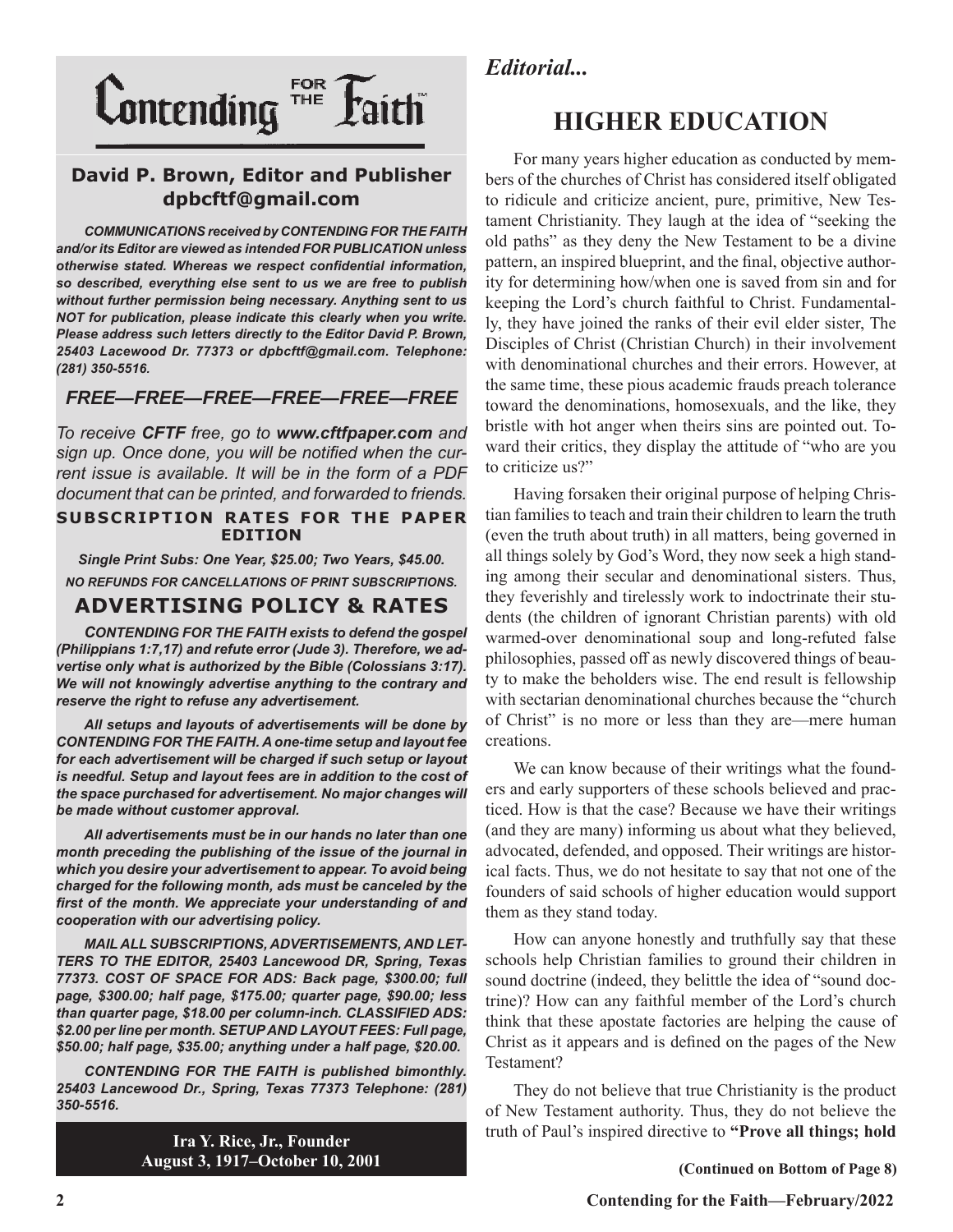#### **WHAT IS REPENTANCE?**

In the Greek, *repentance* literally means a change of mind, a turning—but the meaning goes much deeper than that. It is a change of direction in mind—in heart—and in life. It is a conscious turning from self, from sin, from serving Satan and turning back to God.

The Apostle Paul, preaching in Athens proclaimed the gospel to a people who needed to hear about the "unknown God." They needed to know about the One who created all things, who gives us life, breath, and all things—and the One in whom we live, move and have our being. They, as well as all men, needed to hear about God's plan for their lives.

In Acts 17:30, 31, Luke by inspiration records the apostle Paul declaring to the Athenians:

**And the times of this ignorance God winked at; but now commandeth all men everywhere to repent: Because he hath appointed a day, in the which he will judge the world in righteousness by that man whom he hath ordained; whereof he hath given assurance unto all men, in that he hath raised him from the dead.**

After this bold declaration, Luke shows for all times the response of the people. There were some who mocked the resurrection of the dead and the gospel of Christ. There were some who said, **"We will hear thee again of this matter,"** putting off the decision to obey the gospel in procrastination (v 32).

However, **"certain men clave unto him, and believed,"**  (v 34). God demands repentance. Those who receive the word with gladness, and with good and honest hearts, will obey the gospel of Jesus, and repent of their sins (Luke 8:15).

In His earthly ministry, Jesus commanded people to repent of their sins in order to be saved. Jesus said in Luke 13:3, **"I tell you, Nay: but, except ye repent, ye shall all likewise perish."**

One might think that surely this requirement from the Savior of the world would bring about the repentance of men. Sadly, that is not the case—few respond quickly to the Master's Word.

#### In Matthew 23:37, Jesus said:

**O Jerusalem, Jerusalem, thou that killest the prophets, and stonest them which are sent unto thee, how often would I have gathered thy children together, even as a hen gathereth her chickens under her wings, and ye would not!**

The multitudes that followed Christ only for food and for healing, left Him when they found out there was a cost to being a true disciple of Christ. That cost of discipleship was more than they were willing to pay. The Apostle Peter wrote in 2 Peter 3:9, **"The Lord is not slack concerning his promise, as some men count slackness; but is longsuffering to us-ward, not willing that any should perish, but** 

#### **that all should come to repentance."**

God wants us to come home, He wants our fellowship, and He wants us to enjoy fellowship with one another. But for that to be a reality, God demands that people repent of their sins in order to enjoy the blessings of fellowship with God and the faithful children of God (Acts 2:38; 17:30).

God's desire for our repentance is written for all mankind in His revealed Word, the Bible. It is the number one selling book of all time and to this day continues to be the number one best-selling book in the world. One survey revealed that over 90% of American households own at least one Bible. However, just because many people claim to believe in God—and own one or more copies of the Bible does not mean that they are willing to submit their lives to the truth taught in the Word of God. Very few are willing honestly and objectively to examine their lives, repent of their sins, and turn to God.

J. W. McGarvey, in his book of sermons (pp.97, 99-100), said that the greatest obstacle to salvation is man's obstinacy, man's stubbornness. In his excellent sermon on repentance, McGarvey suggested that if he were to ask individuals, "What is repentance?" that he would probably get, from the large majority, the answer that it is godly sorrow for sin; and that would be a very imperfect definition, a common mistake.

#### **GODLY SORROW IS NOT REPENTANCE, BUT IT PRODUCES REPENTANCE**

There is no repentance without sorrow toward God for our sins against Him, and it is impossible for any person to sorrow for them too deeply. But that is not exactly how the Bible defines *repentance*. We know this from a single statement from the Holy Spirit inspired Apostle Paul to the church in Corinth (2 Cor. 7:8-10). The *ASV*, 1901 translation of this passage reads:

**For though I made you sorry with my epistle, I do not regret it: though I did regret it (for I see that that epistle made you sorry, though but for a season), I now rejoice, not that ye were made sorry, but that ye were made sorry unto repentance; for ye were made sorry after a godly sort, that ye might suffer loss by us in nothing. For godly sorrow worketh repentance unto salvation, a repentance which bringeth no regret: but the sorrow of the world worketh death.**

Paul had awakened a very keen sorrow in their hearts toward God because of their sins against Him. He pitied them when he learned how deeply distressed they were. However, when he learned that this godly sorrow worked repentance in them toward God, he was made glad that he had caused them to be sorry for their sins against God. This remark proves that repentance is the ultimate result of godly sorrow, not sorrow itself.

There is such a thing as **"sorrow of the world."** The

**Contending for the Faith—February/2022 3**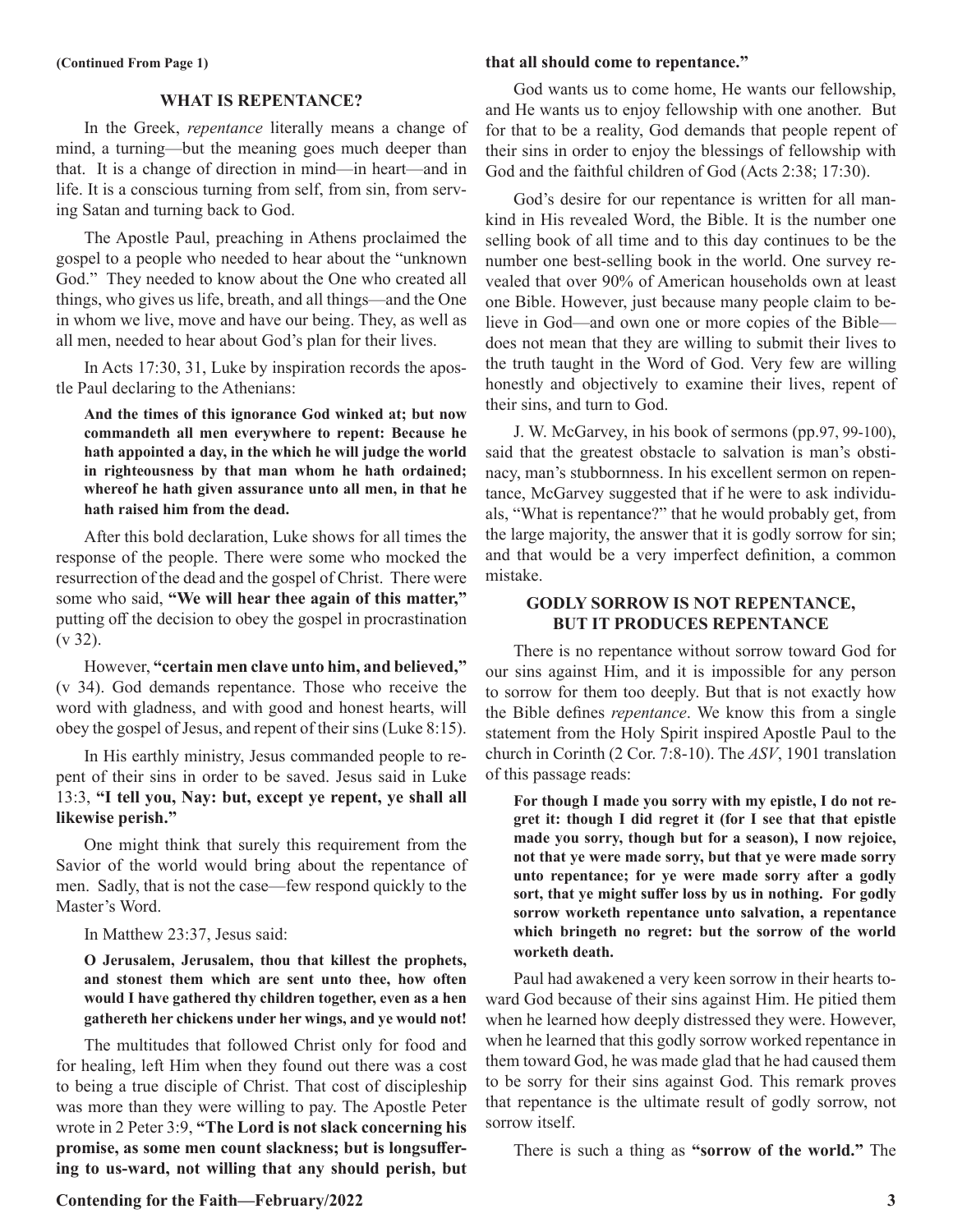difference between **"godly"** sorrow and **"worldly"** sorrow is that worldly sorrow is a selfish kind of sorrow. It comes about when one is sorry because he got caught—when one is sorry because what he did made himself look bad. Indeed, there is much **"worldly"** sorrow in the penal systems of America and elsewhere!

The "bottom line" is this, **"worldly sorrow"** is concerned with one's self! But **"godly sorrow"** is sorrow directed toward GOD because of one's sins against Him.

People have godly sorrow because their actions are sins against our Holy God. You see this in the attitude of repentant David in Psalm 51:4; **"Against thee, thee only, have I sinned, and done this evil in thy sight…"**

Also, one has godly sorrow because of the price God had to pay to have our sins removed—it cost Him His only Begotten Son who was the sinless sacrifice in His suffering and death on the cross of Calvary.

So, **"worldly"** sorrow produces regret for self and spiritual death — **"godly sorrow"** produces repentance leading to salvation and life. So, repentance is godly sorrow for sin is a flawed definition, a mistake.

This being the case, McGarvey said that some scholars have concluded that repentance is reformation of life, but this is another mistake. Of course, every man who sincerely repents reforms his life, but we learn from John the Baptist in Luke 3:7-14 that reformation of life, instead of being repentance, is the fruit of repentance. So, let's examine…

#### **THE SIGNS OF REPENTANCE**

The result of repentance is "a changed life," a reformed life, or a converted life. Peter commanded believers in Christ to **"repent"** and **"be converted."** He is not being redundant; rather, the one leads to the other—repentance leads to conversion, reformation of life.

Acts 3:19 shows that repentance and conversion are two separate things. Here, Peter says; **"Repent ye therefore, and be converted, that your sins may be blotted out, when the times of refreshing shall come from the presence of the Lord."** *(Compare Acts 2:38 with 3:19 and it is readily seen that repentance and baptism of Acts 2:38 is the repentance and conversion of Acts 3:19. At baptism, one's sins are washed away by the blood of Christ as one moves from one who is dead in sin to the state of being free from sin, alive to God—a new creature in Christ (Rom. 6:3-6, 11, 17, 18; 2 Cor. 5:17; Gal. 3:26, 27; Eph. 1:3)—Editor*.

In Luke 3:7-14, John said to the multitude that came to submit to his baptism of repentance for the remission of sins; **"Bring forth therefore fruits worthy of repentance."** Some of the people said, **"Master, what shall we do then?"**  John went on to say, **"He that hath two coats, let him impart to him that hath none; and he that hath meat, let him do likewise."** John told them to be generous with their

material blessings and be kind.

The publicans also said, **"Master, what shall we do?"**  John told them to **"Exact no more than is appointed you."**  They were in the habit of demanding more and putting the surplus in their pockets. John instructed them to quit their wicked conduct.

Then the soldiers also asked John, **"What shall we do?"**  John replied, **"Do violence to no man, neither accuse any falsely; and be content with your wages."** And thus, in calling on them to bring forth fruits worthy of repentance, John explained that he meant better conduct—a change, or reformation, in their lives.

So then, a change of life for the better is a result, or an effect, of repentance. It is not repentance itself. Repentance, then, is something that stands in between godly sorrow for sin and the change of the life in which sins are abandoned and a better course of conduct begun. So, then…

#### **WHAT EXACTLY IS REPENTANCE?**

McGarvey continues in his sermon to explain that *repentance is a change of that stubborn will which is the seat of all rebellion and all sin against God.* When a man is so thoroughly filled with godly sorrow, and mourning, and selfreproach on account of his sins against God that his will is subdued to the will of God, and he says, "I will sin no more, I will hereafter submit to the will of my God"—that is repentance, a change of our will in regard to sin—and this results in a changed life, a life in which the practice of sin is abandoned, overthrown if you will, and a better way of conduct and living is begun according to the scriptures.

To the alien sinner, this means that upon learning the gospel truth he must come to an understanding of knowing that his sins have separated him from God.

Then suffering from godly sorrow, he repents—changing his stubborn will to submit to the will of God. He then is able to show forth the fruit of repentance with a changed life that includes confessing Jesus as his Lord and baptism for the remission of his sins. Then, as he continues to learn, grow, and live faithfully according to the scriptures, he enjoys fellowship with God and the faithful brethren in the Lord's church.

To the child of God that has sinned, who has once again rebelled against the will of God, he also must understand that his sin has separated him from God. And suffering godly sorrow, come to the knowledge that he needs to repent change his stubborn will and return to submitting to the will of God.

He then is also able to show forth the fruit of repentance with a changed life, putting behind him the sin he committed, continue living faithfully, and once again be in fellowship with God and the faithful in Christ.

What is so hard to understand about what the Bible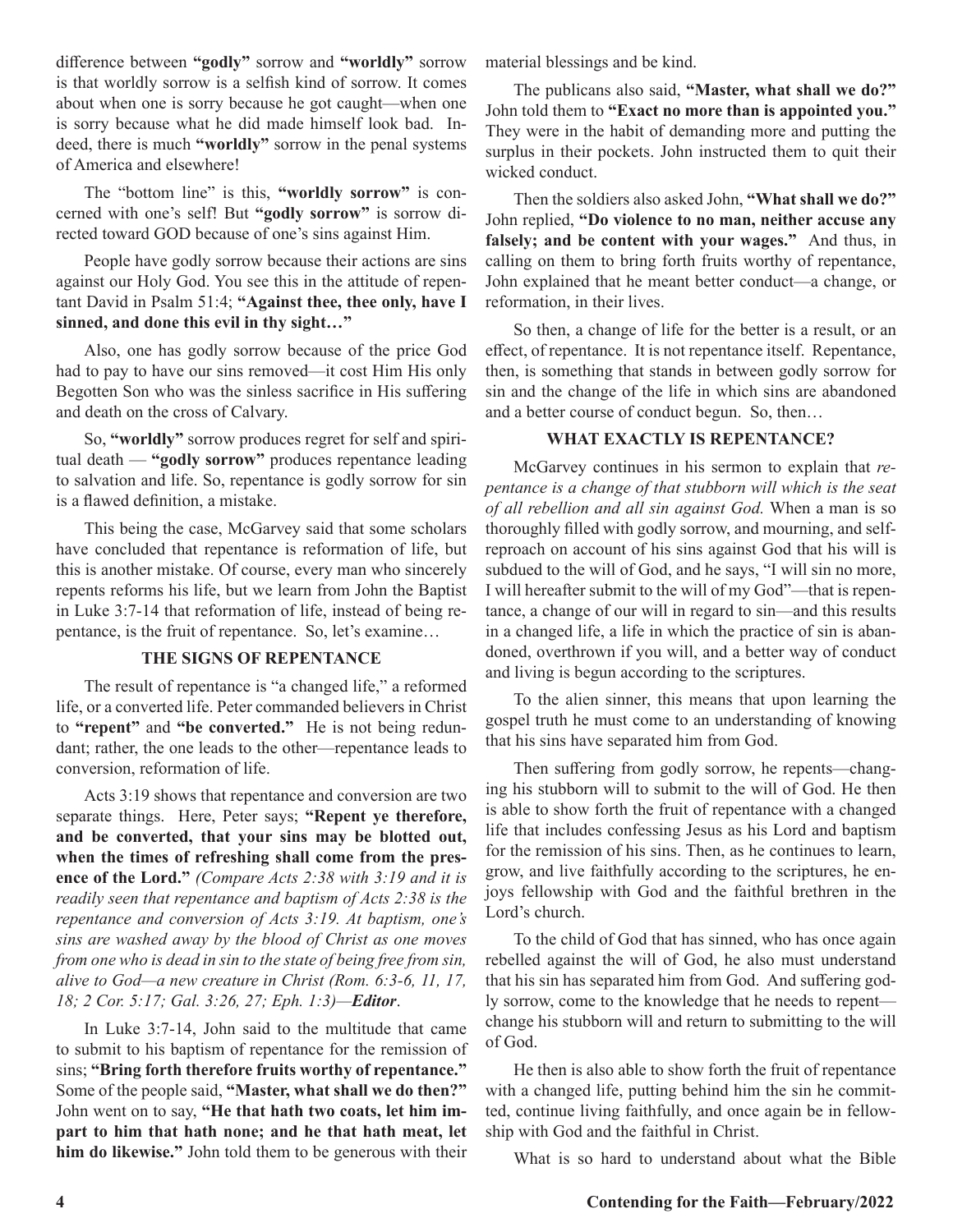teaches concerning repentance? The simplicity of the gospel shows forth the love of God for man. It is man who makes compliance difficult!

For those in sin who have heard and understood the gospel truth—or those who know the truth and once obeyed it—*only their own stubborn will stands between them and repentance.*

Having therefore defined repentance—how it is produced by godly sorrow and how it results in a reformed life, a change of life for the better as the Bible defines better.Understanding what repentance is, let us now study…

#### **SOME MISCONCEPTIONS ABOUT REPENTANCE**

There are many misconceptions about repentance, especially in man-made churches and religions, but also in some of the wayward churches of Christ that have strayed from the **"strait and narrow way which leads unto life"** (Mat 7:14).

This might be a good time to recall a couple of biblical principles before we launch into this topic. First, God's word is truth. King David said: **"Thy righteousness is an everlasting righteousness, and thy law is the truth,**" (Psa. 119:142). Jesus said, **"Sanctify them through thy truth: thy word is truth"** (John 17:17).

I made a note of something David Brown once said; "Truth is just what a thing is—nothing more, nothing less."

That statement alone helps to explain why witnesses take an oath in our court systems today to; "tell the truth [just what a thing is], the whole truth [meaning nothing less], and nothing but the truth [meaning nothing more].

One cannot add to, or take from the truth and expect to have the truth regarding someone or something in the end. Hence, the warning in the Bible, in both the Old and New Testaments, is not to add or take away from God's Word (Deu. 4:2, 12:32; Rev 22:18, 19).

We might also remember that truth has certain attributes. One of which is that truth cannot contradict itself. Eventually ungodly beliefs, including denominational teachings and practices of men, will contradict the simple, plain teachings of the Bible—but truth can NOT contradict itself. Thus, their teachings must be in error.

The second principal we may want to call to mind is that of biblical authority. One of the many failings of people today is their unwillingness to acknowledge that Bible authority is to be recognized as being absolute.

It is sad to realize that many today—even some who are members of the Lord's church—will argue that one does not need authority in general or especially Bible authority for all that people do in religion. Yet, the apostle Paul sets forth a principle regarding the necessity of authority for our religious beliefs and practices that will be binding as long as this earth stands.

Paul told the Colossian brethren, **"And whatsoever ye do in word or deed, do all in the name of the Lord Jesus, giving thanks to God and the Father by him"** (Col. 3:17). I find it particularly ironic that this verse follows Colossians 3:16 that identifies the kind of music—vocal singing—that is authorized by God and consistently mentioned in connection with New Testament worship, but is an issue in almost all sectarian denominations. So much for "submitting to the will of God"—the crux of repentance!

**"…Whatsoever ye do in word or deed, do all in the name of the Lord Jesus."** To do something in the name of the Lord is to do it by His authority. Any teaching or preaching not authorized by God is in vain. We must not allow traditions of men to make the commands of God of no effect.

In Mark 7:5-13 Jesus said the Pharisees were guilty of "vain worship." In view of this warning, we should evaluate our religious practices, and ask:

Are they based upon traditions of men, or the commandments of God?

If they are based on the traditions of men, does our keeping them render the commands of God of no effect?

Our Lord and Savior has all authority. The words of Christ could not be clearer than when he stated, "**All authority hath been given unto me in heaven and on earth"**, (Mat. 28:18). Or, when God said; **"This is my beloved Son, in whom I am well pleased; hear ye him" (**Mat. 17:5). Jesus drives this truth home by saying; **"He that rejecteth me, and receiveth not my words, hath one that judgeth him: the word that I have spoken, the same shall judge him in the last day"** (John 12:48). That said, let's consider...

#### **SECTARIAN DENOMINATIONAL TEACHING REGARDING REPENTANCE**

Actually, there are too many to consider them all, so I will limit this to looking at a few of the "major" denominations of which we are all likely familiar. Incidentally, to say "there are too many" is a bit of understatement.

It is reported that there existed roughly 43,000 Christian denominations worldwide in 2012. That was up from 500 in 1800, and 39,000 in 2008—and this number was expected to grow to 55,000 by 2025. It was estimated that a new Christian denomination is formed every 10 ½ hours each day. Accuracy aside, you get the idea there are many unauthorized man-made churches—no denomination is authorized by the New Testament of Christ to exist.

Consider with me the topic of the "Means of salvation" listed at *learnreligions.com* for these major denominations: Anglican, Episcopalian, Assembly of God, Baptist, Methodist, and Presbyterian. Understand that there are many divisions within these main denominations, having many nuances with varying beliefs.

But they primarily profess the following regarding the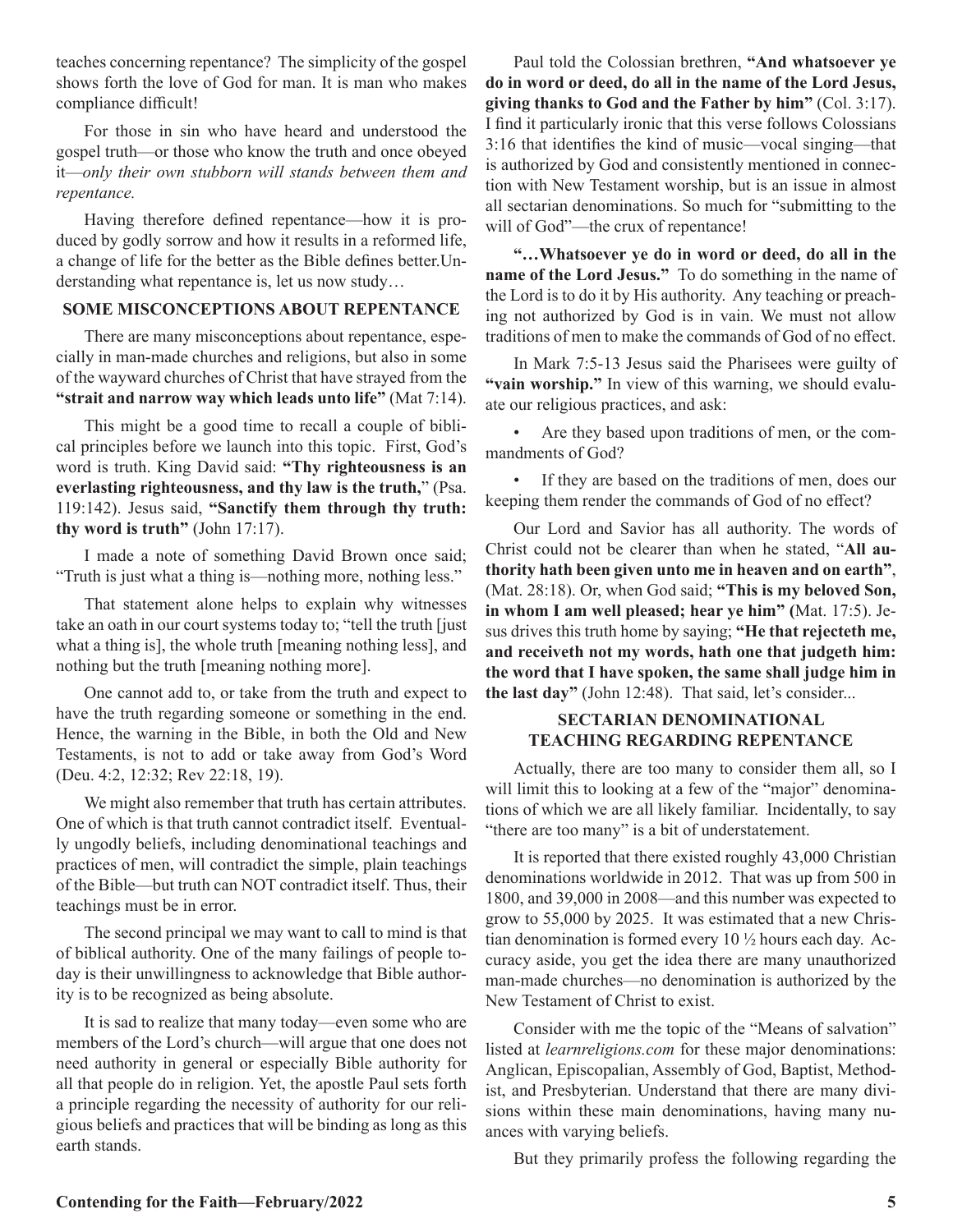"Means of salvation"— "God's grace by faith only." I am not sure they understand the meaning of "only" since there seems to be two things listed, grace and faith. Regardless of their weakness in arithmetic regarding addition, I am sure when Jesus said: **"Get thee hence, Satan: for it is written, Thou shalt worship the Lord thy God, and him only shalt thou serve"** (Mat 4:10) that He did not mean the Lord thy God and something else!

The word rendered as *only* in that verse is *monos* which according to Strong's Greek dictionary means: sole or single; by implication alone, only, by themselves.

We see this again in James 2:24 where James writes: **"Ye see then how that by works a man is justified, and not by**  faith only." The word rendered *only* is the neuter adverb form of *monos*, the word rendered **only** in the previously cited Matthew 4:10 means: merely–alone, only. This does not give us confidence in their "Means of salvation" statement—or their ability to count!

Regarding baptism, when asked "Who can be baptized": most declare "Infants and professing Christians." The Assembly of God will say "Only professing Christians," but with them you have to wonder if they are speaking of water baptism, or baptism of the Holy Spirit, or both.

Baptist declare: "Only professing Christians," but the Bible teaches belief plus baptism saves. Thus, one is not a Christian before being baptized for the remission of sins (Mark 16:16; Acts 2:38; 22:16; 1 Pet. 3:21).

I mention all of these things because denominational teachings and practices vary and most will contradict the simple, plain teachings of the Bible — but please remember truth can NOT contradict itself. And, then there is the question of the second principal we spoke of and that is biblical authority.

Many of these practices are based upon traditions of men, not the commandments of God. We asked earlier, "if such practices are built on the traditions of men; does keeping them render the commands of God of no effect?" I submit to you, yes, they are rendered of no effect and are, thus, themselves sinful.

The Bible plainly teaches that we are not saved by faith alone at the point of belief, nor is there any authority for sprinkling or pouring when baptizing someone. Baptism is an immersion, thus, there is no authority for anything else. I have yet to see, or hear of, a sinful infant who understood the gospel, came to believe it, repented, and confess Jesus to be the Son of God before being baptized! It is all a bunch of contradictory, unauthorized nonsense!

If you thought all the other denominational teachings were a mess, just take a look at sectarian denominational teachings regarding repentance. Trying to understand what denominations teach and practice about repentance is like nailing jello to the wall.

We have already seen that they do not respect the authority of God's truth and are themselves not "submitting to the will of God," (the core of repentance) in the matters we have studied. So, why would we expect them to submit to the will of God regarding repentance?

Most denominations will list "turning from sin" as their definition of repentance. Some will mention godly sorrow as the cause of turning from sin, and most all mention repentance will lead to a "reformed" life. However, there is no real depth to their definition. That is what they say—but what do they do?

We know that repentance is produced in one by godly sorrow for a person's sin against God and that repentance results in a reformed life as the Bible defines a reformed life. However, what do we see when we look closer at sectarian denominations?

Let us note the Methodist Church and examine it closely. We return to the Internet address, *learnreligions.com*, under "Methodist Church Beliefs and Practices." From that Internet address we learn the following regarding their belief about baptism:

Baptism is a sacrament or ceremony in which a person is anointed with water to symbolize being brought into the community of faith. The water of baptism may be administered by sprinkling, pouring, or immersion.

Baptism is symbolic of repentance and inner cleansing from sin, a rebirth in the name of Christ, and dedication to Christian discipleship. Methodists believe baptism is God's gift at any age but should be performed as soon as possible.

Before we compare that erroneous statement with God's truth, I found it interesting that on the same page, under "Logic and Reason" Methodist doctrine on baptism is this: "The most fundamental distinction of Methodist teaching is that people must use logic and reason in all matters of faith." Well, using "logic and reason" let us see what is actually taught in the Bible.

In Acts 2, on the day the Lord's church began, the inspired Luke tells us that the apostle Peter commanded believers in Christ to repent and be baptized for the remission of their sins (Acts 2:38), not to symbolize being brought into the community of faith. Those who gladly received the Word preached to them were baptized and the Lord added the saved to His church (Acts 2:41, 47), not the Methodist denomination.

Paul tells us it is baptism that puts one into Christ (Gal. 3:27). This is where God has located all spiritual blessings in heavenly places (Eph. 1:3)—forgiveness of sins and sonship being two of those blessings. Peter plainly said that baptism **"doth also now save us"** (1 Pet. 3:21). However, please note that Peter, nor any other inspired writer of the New Testament, taught that baptism alone will save anyone any more than faith alone, or repentance alone, or confession of Christ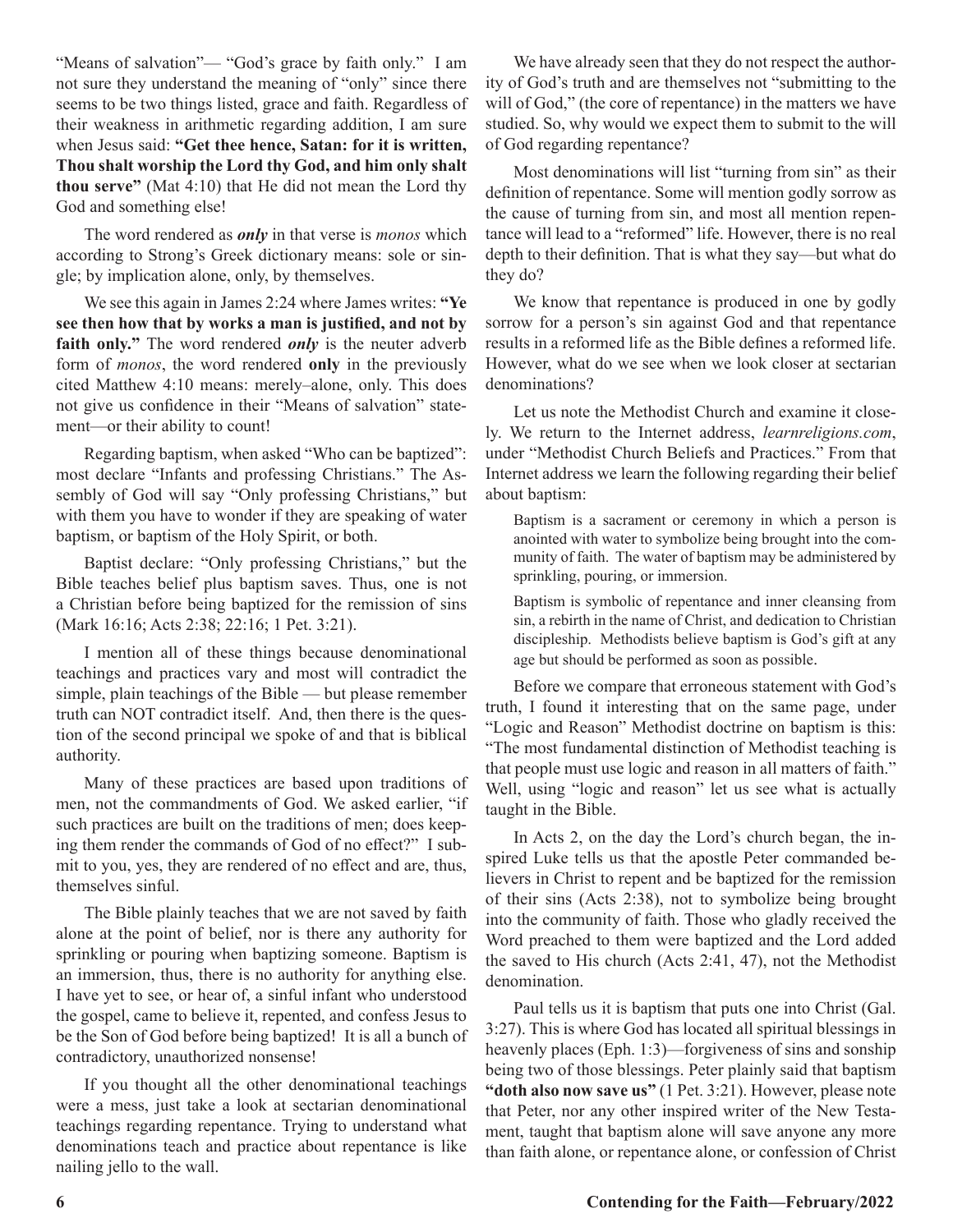alone will save one from sin.

The account of Philip and the Ethiopian eunuch in Acts 8 is one of the clearest cases of conversion in the New Testament. The question, **"See, here is water; what doth hinder me to be baptized?"** brings us to a case of New Testament baptism. Philip takes the Ethiopian's confession that Jesus is the Son of God and then baptizes him. Why bring up baptism?

Because Philip preached not only the purpose and promises of Jesus, but must have also preached the teachings of Jesus, including belief that Jesus is the Son of God (John 8:24) and repentance (Luke 13:3), but also baptism for the remission of sins—in order to obtain salvation (Mark 16:16; Acts 2:38; 22:16).

With the confession of Jesus on his lips, nothing remained for him to do but to be baptized. In response, the eunuch commanded the chariot to stand still and they went down, both of them, into the water, and Philip baptized him.

Baptism is a burial (Rom. 6:3, 4; Col. 2:12), a part of the new birth (John 3:5). Immersion alone pictures a burial. Sprinkling or pouring some water on someone does not fulfill the meaning of the Greek term for baptism or the meaning of the English word *burial*—both words indicating an immersion, a going down into, and a coming up out of.

In general, most denominational churches do not believe, teach, or practice that one who believes in Christ must be baptized in water by the authority of Christ to be saved from one's sins. This is the case because most denominational churches erroneously teach that people are saved by Jesus before baptism and that they are baptized for some other reason—such is a lie and thus it is sin. So much for "turning from sin" as they defined repentance!

The Bible teaches that the person who has believed in Christ, repented of one's sins, and confessed one's faith in Christ must then be baptized by the authority of Christ to obtain the remission of sins. There is no other way but Christ's way. More than these essential steps in the plan of salvation—Christ does not demand of one seeking salvation from sins—but anything less than what is taught, then one remains lost in their sins.

Question: Has any person who remains a member of a denomination actually really and truly repented? If so, why have they not changed their stubborn will, which is the seat of all sin and rebellion against God, and submitted their own will to the will of God!?

Have they truly repented if they continue in an unauthorized sectarian denomination, or they continue to preach, teach, and worship contrary to the truth of God whereby one is sanctified (John 17:17)? Do they think that the fruits of repentance include disobedience by NOT doing in word or deed all in the name of the Lord—by His authority (Col. 3:17). All sectarian denominations have their erroneous

teachings and problems, the primary one being they themselves are not authorized by the New Testament of Jesus Christ.

For example, concerning the Catholic church. The concept of a pope ruling over their "church," infant baptism, how they are organized, Mary worship, and many other such practices that are contrary to the plain teachings of God's truth as given in the Bible.

The Evangelical Lutheran Church in America, aka ELCA, the largest Lutheran church body in the United States, allows for LGBTQ+ ordination of clergy and marriage. Their policy states that these individuals are welcome and encouraged to become members and to participate in the life of the congregation—never mind that they continue in sin. They even provide supplemental resources for the rite of marriage and worship which uses "inclusive language" and are suitable for use in LGBTQ+ marriage ceremonies.

In 2014, the Presbyterian Church (USA) voted to change its definition of marriage, allowing its pastors to officiate same-sex marriages wherever gay marriage is legal in civil law—though it plainly contradicts God's law.

I could go on, but let me ask this of the preceding descriptions of various denominations; where is the godly sorrow for their sin? They continue to practice sin contrary to God's Word. Where is the changing of their stubborn will to submit to the will of God? Where is the "turning from sin" as their definition of repentance stated? They do whatever they will concerning religion no matter how contrary to the will of God it is. Where is the evidence that the fruit of repentance is a changed life as God's Truth defines a changed life? I am having a hard time seeing it for the simple reason one cannot see what is not there!

But I do see this: first, perverting the truth and teaching false doctrine does not produce true repentance! And second, you can not be taught wrong, devoted to practicing spiritual error and be baptized right!

#### **THERE IS A REPENTANCE PROBLEM WITHIN THE LORD'S CHURCH**

One other aspect of repentance must be noted. Confession of sins, by itself, does not equal repentance!

There are many in the Lord's church who confess sin in their lives, ask for the prayers of the saints, and then never make the necessary changes in their life. How often have we seen people go forward for sins, such as forsaking the assembly, only to quietly slip back out of duty? Quite often, when the preacher reaches the conclusion of his sermon, a member will be struck by their own guilt and walk the aisle to make confession of sin—but when the emotion of guilt fades in a few days, they, all too often, go right back to where they were before.

The problem? Confession of sins, by itself, does not

#### **Contending for the Faith—February/2022 7**